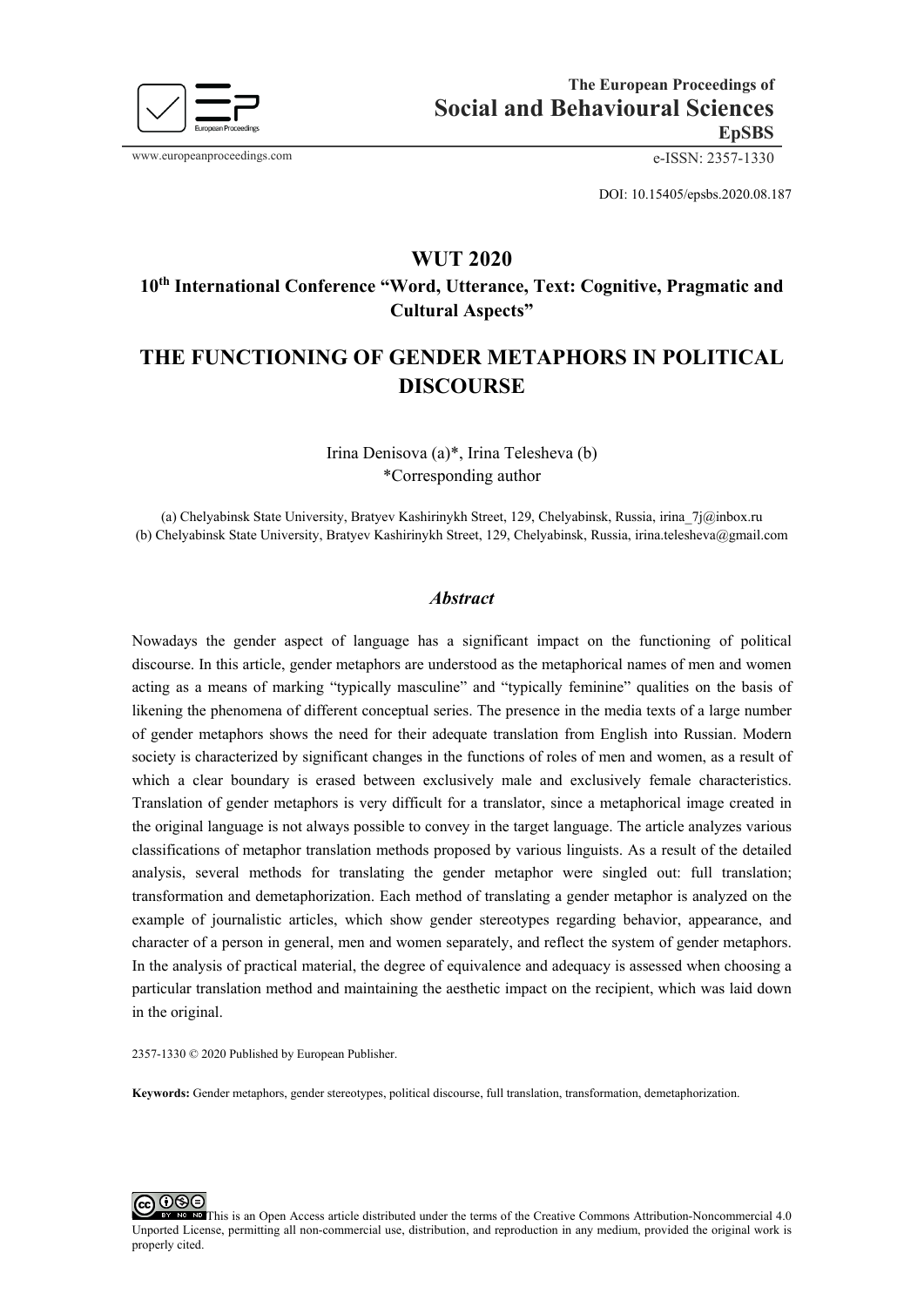# **1. Introduction**

In modern society the gender aspect of language plays an important role in the functioning of political discourse. Among the gender factors of the language, gender metaphors occupy a special place.

In this article gender metaphors are understood as metaphoric naming of men and women, acting as a means of marking "typically masculine" and "typically feminine" qualities based on assimilation of various phenomena of conceptual notions.

# **2. Problem Statement**

The presence in the media texts of a large number of gender metaphors shows the need for their adequate translation from English into Russian. Modern society is characterized by significant changes in the roles and functions of men and women, as a result, a clear boundary between the exclusively male and exclusively female characteristics is erased.

Translation of gender metaphors is of great difficulty for the translator, as it is not always possible to convey the metaphorical image created in the original language in the target language.

# **3. Research Questions**

The article analyzes the various classifications of methods for the translation of metaphors proposed by various linguists. As a result of the detailed analysis, several methods for translating a gender metaphor were singled out: full translation, transformation, and demetaphorization. Each method of translating a gender metaphor is analyzed on the example of journalistic articles, which show gender stereotypes regarding behavior, appearance, and character of a person in general, men and women separately, and reflect the system of gender metaphors (Arnold, 2016).

- **3.1.** In the analysis of practical material, the degree of equivalence and adequacy is assessed when choosing a particular translation method and maintaining the aesthetic impact on the recipient, which was in the original.
- **3.2.** In all gender studies, the separation of the concepts of "sex" and "gender" is taken as the basis. The concept of "sex" refers only to the anatomical and biological structure of men and women, and the concept of "gender" is a set of sociocultural values designed by society and identified with representatives of the male and female sexes (Arustamyan, Makurina, & Pirozhkova, 2016). Gender values have national specificity and are of great importance in the process of creating ideas about the ideal embodiment of "masculinity" and "femininity" in any culture (Ahmed, 2018). These representations play a large role in the formation of public consciousness and have an impact on a person's ability to perceive the world, on human behavior and speech acts.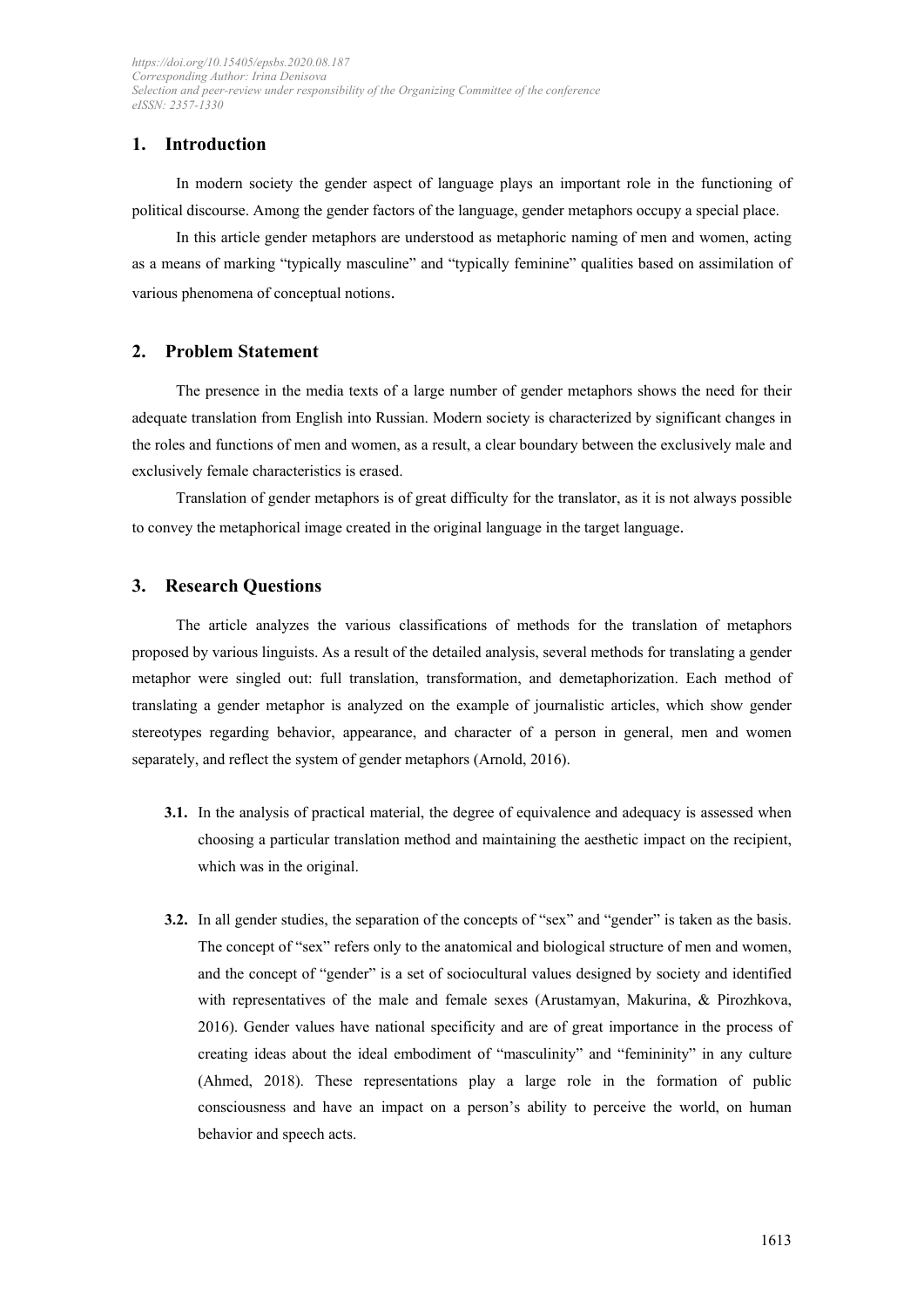# **4. Purpose of the Study**

The purpose of this article is to investigate the functioning of gender metaphors in English and their translation into Russian.

The research material was the texts of foreign-language media with their translation provided on the inosmi.ru.

### **5. Research Methods**

While writing the article the following research methods were used: classification method, continuous sampling method, translation analysis, comparative analysis, semantic analysis of gendermarked units, quantitative analysis.

#### **6. Findings**

The metaphor and gender metaphor, in particular, is of particular interest to researchers of the conceptosphere, since it embodies the "cultural-national vision" of each nation (Teliya, 1988). A gender metaphor contributes to the formation of new concepts, which means changing the everyday language of people, equally changing their worldview and methods of comprehending it. In cultural life, the gender metaphor performs the functions of self-knowledge, self-expression and sense-formation, which are the hallmark of modern culture. The metaphorical feature of gender categorization is most clearly reflected in the ability of inanimate objects and phenomena to be associated in consciousness with male and female principles (Egorova & Kalashnikova, 2016). At the linguistic level, this phenomenon is most visible on the material of the English language, since it is devoid of formal-grammatical generic features.

It should be noted the creativity of gender metaphors and their functioning on traditional cultural differences of gender. This creativity is genetically embedded in the asymmetric attitude of the sexes: gender always means an asymmetric relationship between a man and a woman, which positions the functions of these gender groups in such a way that they are involved in various activities and are in different social spaces (Barchunova, 2002). Gender-marked metaphors are metaphors which target sphere is represented by a person of a certain gender, male or female (Bratic & Stamatović, 2017). Cognitive linguistics is aware of the role of metaphor as the main tool of cognitive processes. In this case, the translation of a metaphorical concept is a problem of semantic equivalence.

The classical approach to metaphor uses three different ways of translating it:

- 1. The metaphor is not translatable.
- 2. A metaphor can be translated just like any other word.
- 3. A metaphor can be translated, but there are linguistic and intercultural restrictions for it (Berkner
- & Voshina, 2003).

The cognitive approach to metaphor means that its translation is an intercultural process, so it is too difficult to adequately translate the metaphor. Therefore, translation of metaphors based on cultural factors cannot be regarded as a linguistic phenomenon. For an adequate translation of the conceptual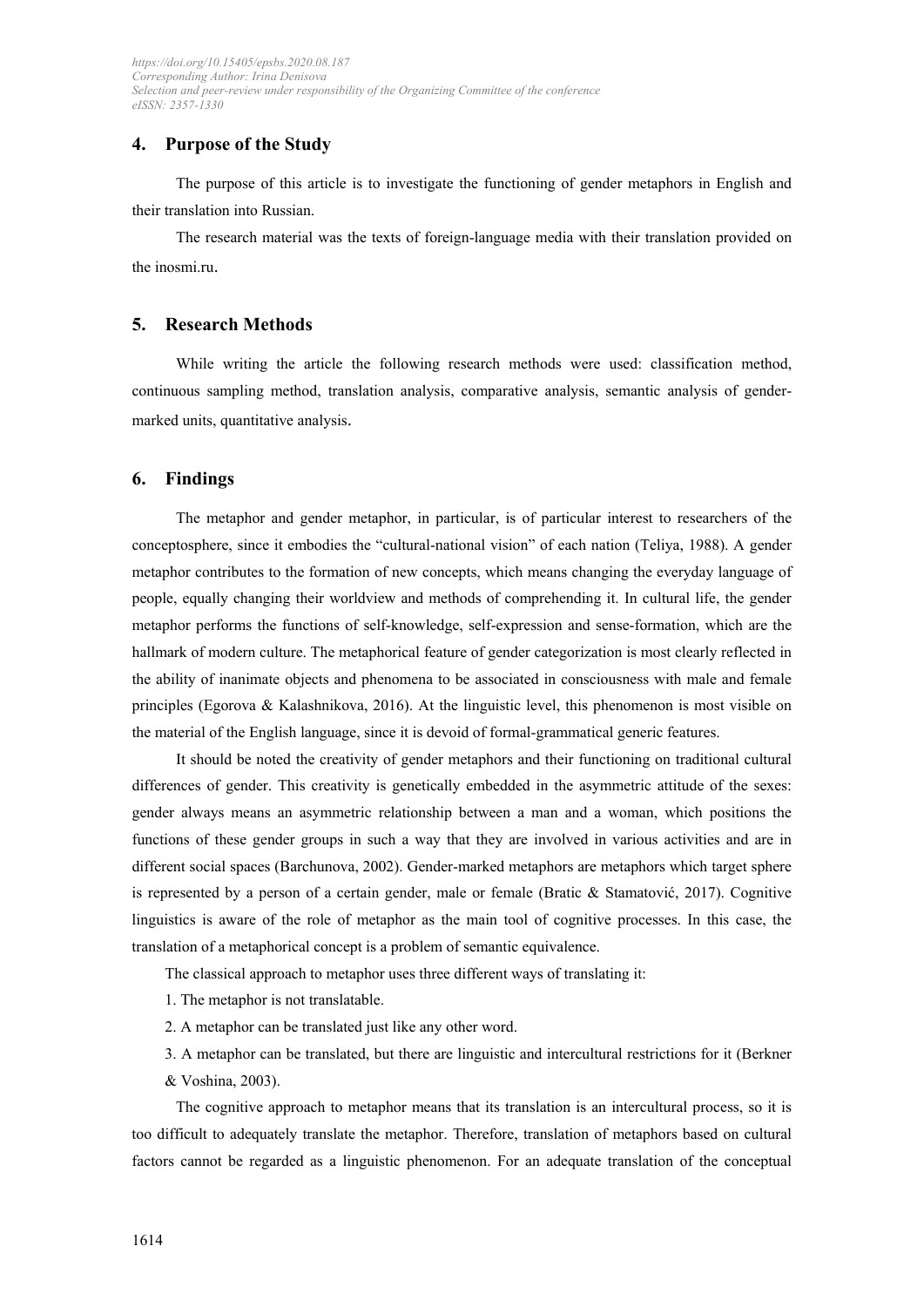metaphor, it is necessary to have a deep knowledge of intercultural relations. However, the practical rules of translation proposed by researchers of cognitive linguistics are the same as traditional ones.

Metaphorical expressions take more time and are harder to translate if they use a cognitive domain other than the equivalent language of the target language. The reason for this delay, complexity and uncertainty when translating metaphors of different domains is the search for another conceptual mapping. In other words, the translator is called upon to play the role of a proxy agent that performs conceptual mapping on behalf of the reader of the target language. If he can touch on such a cognitive area of the target language, then his task will be completed quite successfully and easily. Attempts to literal translation or simply linguistically transference of metaphorical expressions from one language to another lead to a noticeably poor product, especially when these expressions rely on culture-specific thinking methods. rather than general or universal concepts and schemes (Kirina, 2015).

The Russian linguists Kunilovskaya and Korovodina (2010) distinguish the following methods of translating metaphors aimed at preserving imagery:

1) a full translation while preserving the semantics and structure of the metaphor: replacing lexical meanings with equivalent ones that will cause the same associations among representatives of two linguistic cultures;

2) replacement at the level of lexical design, i.e. the use of words with a different composition of semes, but with a similar meaning;

3) replacement at the level of morphological design, i.e. the use of words with similar lexical meaning, but related to other lexical and grammatical classes;

4) replacement at the level of syntax;

5) the addition or omission of lexical units making up the image.

Broeck van den (2009) noted the direct dependence of the translatability of a metaphor on their communicative function and cultural connections - the more information in the text and the more it is connected when structuring the text, the worse the translatability. He offers the following methods for translating metaphors: 1) Literal translation; 2) Lexical and grammatical replacement (replacement at the level of vocabulary, morphology, syntax); 3) Rephrasing (demetaphorization) – replacing a metaphor with a non-metaphorical expression.

Literal translation is rightfully considered the leading technique for translating gender metaphors, as the primary task of the translator is to convey the metaphor in its original form. The examples of literal translation of a metaphor:

builder of world peace – строитель мира во всем мире

Ukraine remains *plagued* by corruption, political and economic [uncertainty](https://translate.google.com/translate?hl=ru&prev=_t&sl=ru&tl=en&u=http://www.atlanticcouncil.org/blogs/ukrainealert/how-ukraine-s-never-ending-transition-makes-the-rich-richer-and-everyone-else-poorer) – Украина остается *заражена* коррупцией, политической и экономической нестабильностью.

Taking into account the impossibility of transferring the metaphor in its original form to target language due to the differences in the English and Russian languages, the lexical and grammatical replacement as a way of translating a metaphor is of great importance. Examples of lexical and grammatical substitution:

The fact that it gets into that spot where it's really difficult to use makes it really *insidious* – Это очень *злокозненная штука*, потому что пользоваться компьютером из-за нее становится трудно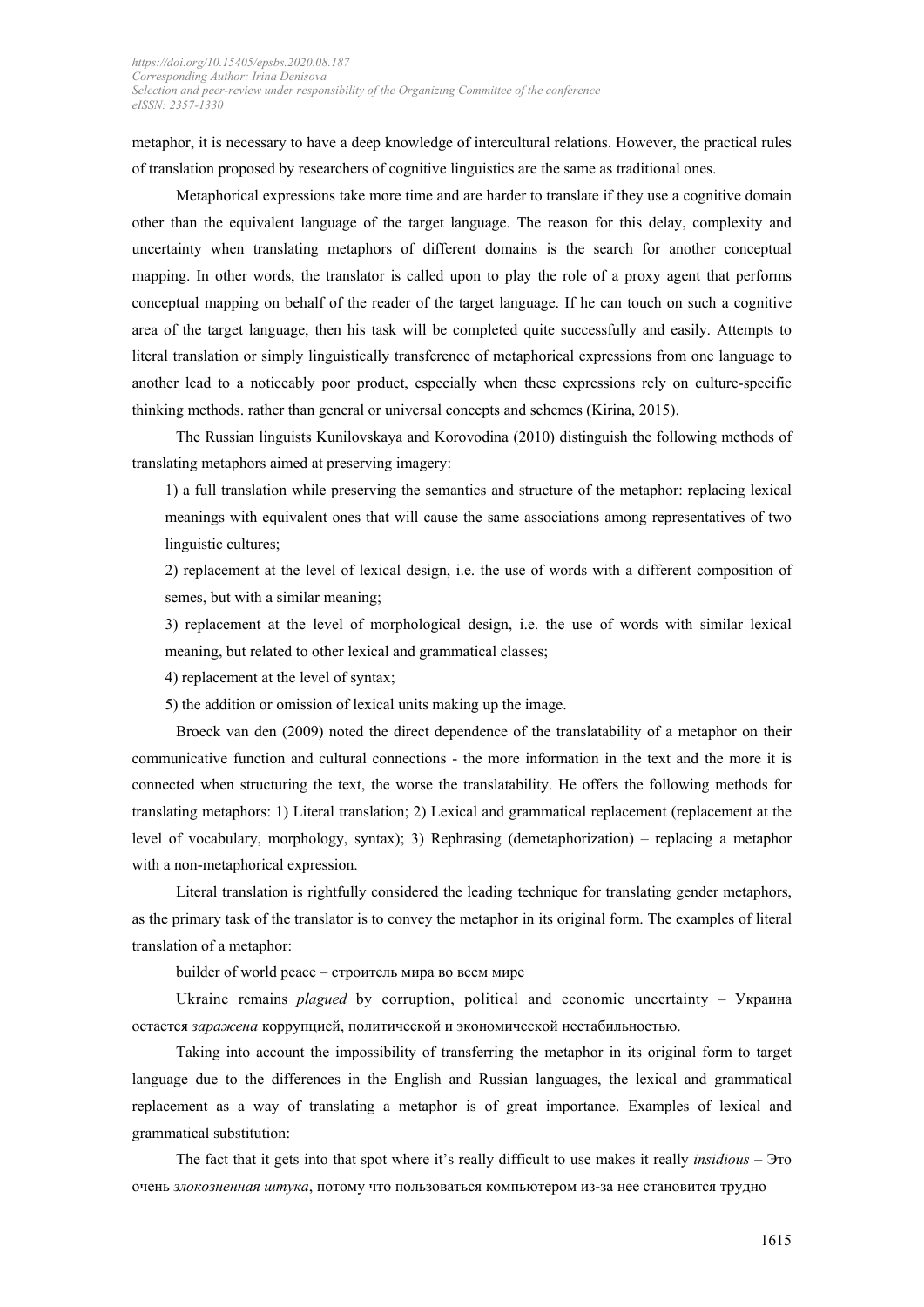Fellow peak-TV *juggernauts* – сериалы-гиганты из прайм-тайм And it's *a devil to get rid of* – И от этого дьявола трудно избавиться.

The ability to translate correctly gender metaphors in media texts so that they are equivalent to the original metaphors is a kind of art. For this, the translator needs both excellent knowledge of the mother tongue and a foreign language, as well as certain extra-linguistic knowledge. An analysis of translated media texts using gender metaphors reveals three ways that translators resort to when working with gender metaphors:

1. Full translation (loan translation, transliteration, transcription).

2. Transformation (lexical-semantic substitutions: specification, generalization, modulation; grammatical substitutions, addition; the whole transformation).

3. Demetaphorization as a kind of explication.

A full translation is used in the absence of untranslatable sociocultural realities and a conflict between form and content. The most common transformation for translating gender metaphors is loan translation.

Loan translation is most often used in cases where the rules of compatibility and the tradition of expressing the emotionally-valued information of metaphors in the original and target languages coincide. Moreover, metaphors can be stock, i.e., fixed in the explanatory dictionaries of both languages and, therefore, are known to a wide range of people, as well as adaptive – having one metaphorical meaning in the dictionary, however, the author underwent some adaptation in the context of the article.

Here is an example of stock gender metaphors.

Berenson, in his role as *devil's advocate*, emphasizes the research that sees cannabis as opening the door to opioiduse – Беренсон, выступая в роли *адвоката дьявола*, делает упор на исследования, в которых конопля рассматривается как входной наркотик для опиоидов.

The devil's advocate metaphor is a gender-unmarked metaphor that characterizes human behavior. In this case, the metaphorical image in the Russian language is preserved, it means a person who pretends to be opposed to some idea that most people support in order to get them to discuss this idea in detail.

Sometimes several gender metaphors are found in media texts at once. Here are some examples.

The president of the United States presents himself as a kind of *caveman*, beating his chest and roaring like a great *ape*. – Президент Соединенных Штатов подает себя как своего рода *пещерный человек*, бьющий себя в грудь и ревущий как огромная *обезьяна*.

The explanatory dictionaries of the English language recorded the metaphorical meaning of the words caveman and ape – rude or stupid person. In Russian, these words are also called a rude man, therefore, the metaphorical image of the original language is similarly reproduced in the target language.

A similar metaphorical image is reproduced in the following example.

Trump is out to prove that he, not Putin, is the 800-pound *gorilla*, the *alpha male*. – Трамп пыжится доказать, что 400-килограммовая *горилла* и *альфа-самец* здесь он, а не Путин.

The metaphorical meaning of the word "gorilla" in both linguistic cultures is a large man, giving the impression of a stupid or rude person; alpha male is a dominant figure in a group of people.

Metaphors calling a man with a negative connotation are much more common than positive ones. Consider the following examples.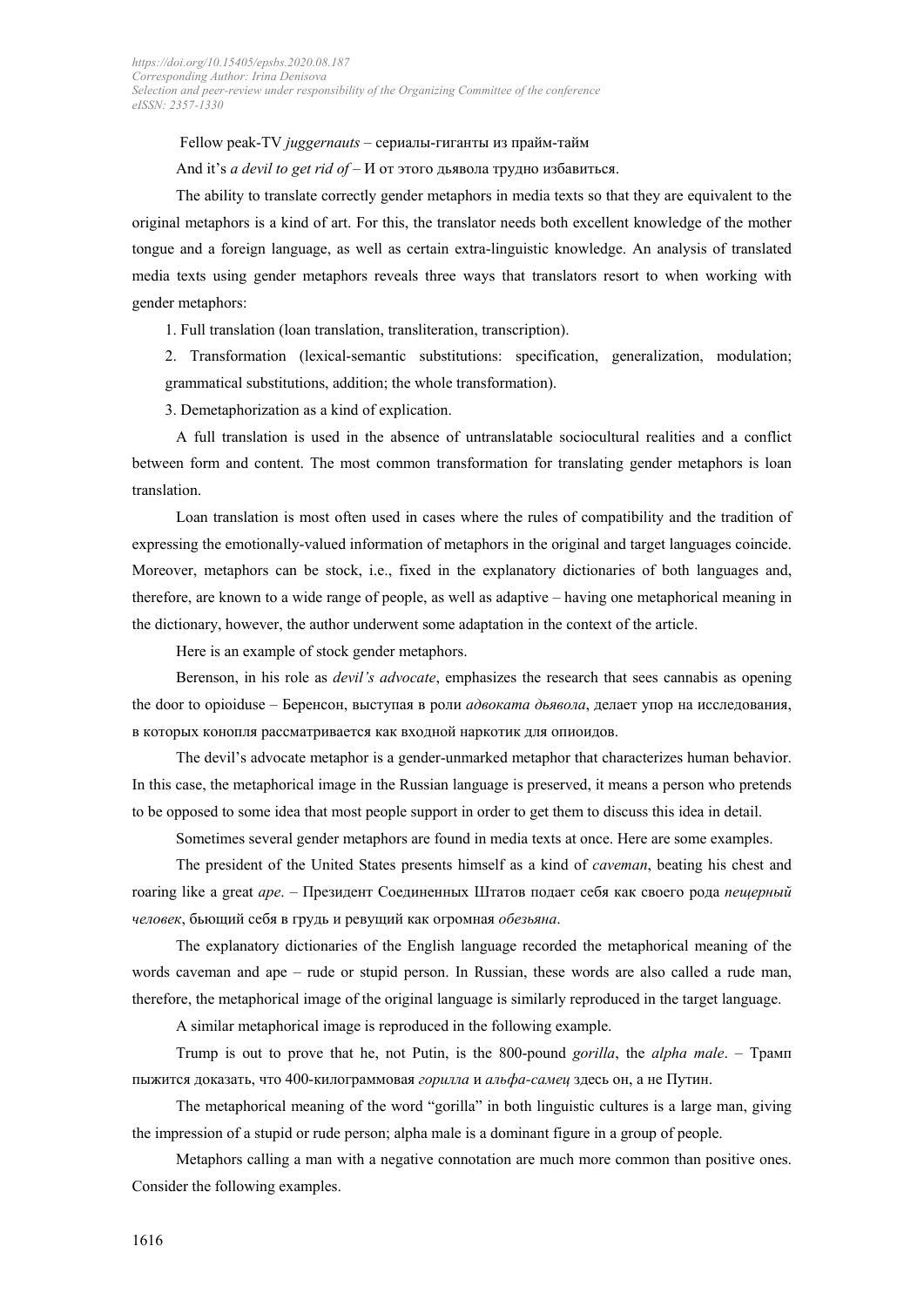So why are these young men turning into *narcissists*? – Так почему все эти молодые мужчины превращаются в *нарциссов*?

The metaphorical name narcissist (narcissus) actualizes the behavior of a narcissistic man or boy who admires himself.

But as he himself stated with quiet pride, he was no *torpedo*, as a common hitman is called – Но как с тихой гордостью заявил сам Борз, он не был «*торпедой*», как называют рядовых киллеров.

In the explanatory dictionary of the English language, the metaphorical meaning of the word torpedo as a professional killer is recorded. The Russian dictionary indicates the meaning of "a person who moves quickly". However, in the article itself there is an explanation that killers are called by this word, therefore, in this case, the translator applied loan translation while maintaining a metaphorical image.

Here are examples of negatively coloured gender metaphors calling women.

See Daniel, with Trump's strings being pulled by the likes of Bolton, Pompeo and even the *Dragon Lady* Gina Haspel, Trump does not see CIA regime change shenanigans as having a downside – Знаете, Дэниел, поскольку Трампа дергают за нитки такие люди как Болтон, Помпео и даже *женщина-дракон* Джина Хаспел (Gina Haspel) (директор Центрального разведывательного управления – прим. перев.), Трамп не видит никаких минусов в ухищрениях ЦРУ по смене режимов.

The translation is carried out using loan translation, because the metaphorical images in the original and target languages coincide with a slight difference: in English linguistic culture, a metaphor for a dragon is usually called a stern woman, most often an elderly woman; in Russian linguistic culture – a dragon is called both a ruthless man and a woman.

As mentioned above, metaphors conveyed by loan translation can be stock and adaptive. Here are examples of adaptive gender metaphors.

Ultimately, he seeks to break it up, with the Eastern bloc – brought into the European fold by Margaret Thatcher's single market – dragged back into the lair of the *Russian bear*. – В конечном итоге, он намеревается его разрушить, и тогда восточный блок – включенный в европейское сообщество с помощью единого рынка Маргарет Тэтчер – будет вновь затащен в берлогу *русского медведя*.

The metaphor "Russian bear" is the way the author calls the Russian president. The explanatory dictionary of English and Russian languages gives the meaning of this metaphor – a large, strong, but heavy and awkward, awkward person. However, in this case, the author most likely proceeded from the fact that the Russian president called himself a bear in one of his interviews, using words, drawing an analogy with a bear as a master of the taiga, who is not going to move somewhere and share his territory . Therefore, in this case, the adaptive metaphor of a bear characterizes a person as the owner of his territory. The image created by the metaphor is understandable in the target language; therefore it is transmitted by loan translation.

Transcription is the translation of the translated word into the target language using the conventional signs of all the subtleties of the pronunciation of the original language is a fairly common transformation in the translation of gender metaphors. Basically, transcriptions are subjected to proper nouns, which have become common nouns. Let us analyze the following examples.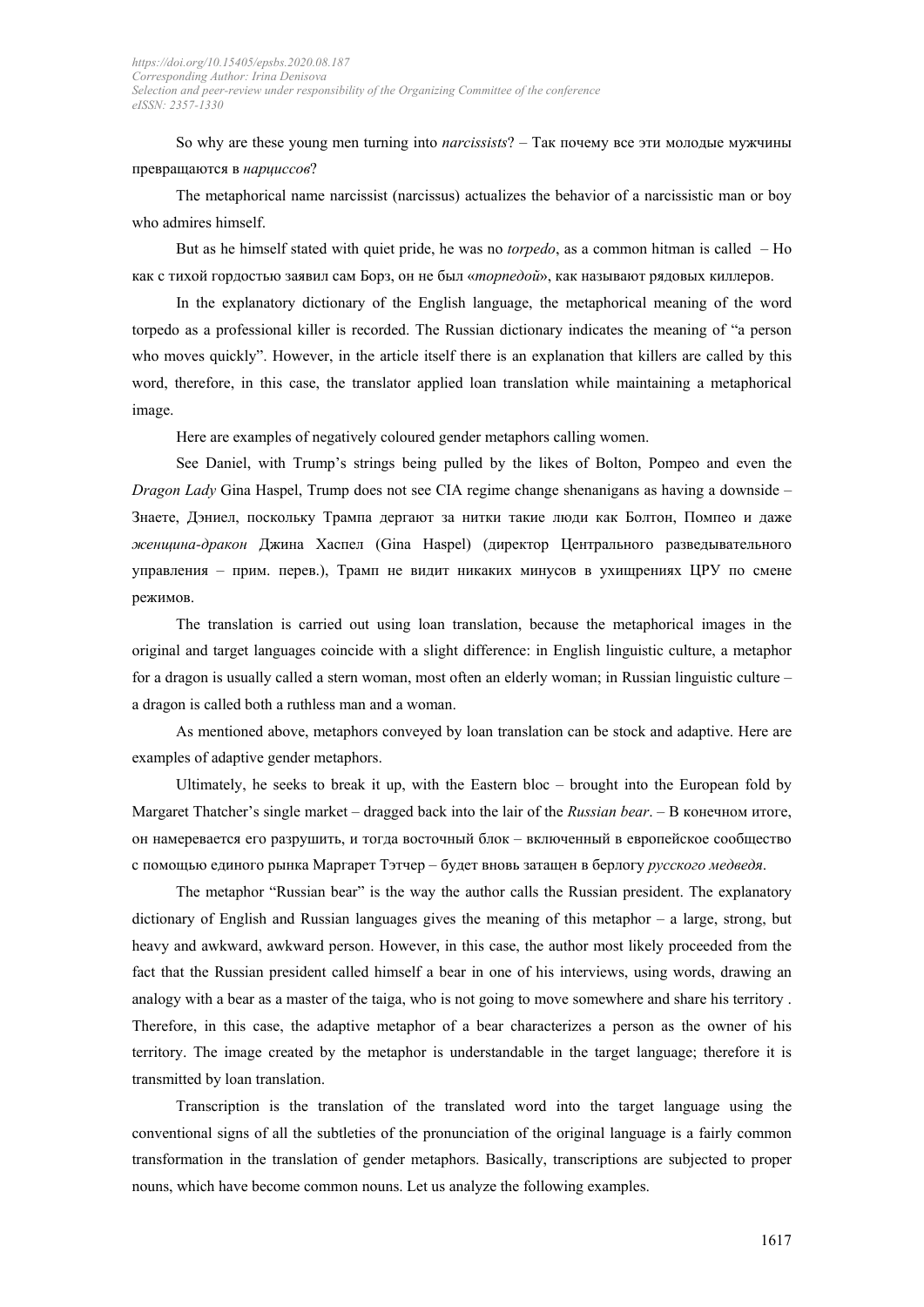I do think Elizabeth Warren's been hurt very badly with the *Pocahontas* trap – Думаю, Элизабет Уоррен очень уязвлена своим прозвищем «*Покахонтас*».

This option is a strictly gender-marked metaphor for the appearance of a woman with Native American roots. Trump jokingly gave this nickname to her because Senator Warren claimed to have her Native American roots.

In the following example, there are two gender metaphors that are translated into the Russian language by transcription.

He has regularly vilified those who keep trying to pry out classified documents as "hoaxers," "*charlatans*," "conspiracy theorists," and "dime-store *Rambos*." – Он постоянно обливал грязью тех, кто продолжал попытки найти засекреченные документы, называя их «мистификаторами», «*шарлатанами*», «теоретиками заговора» и «дешевыми *Рэмбо*».

In both cases of the use of metaphors, the preservation of the same metaphorical images is observed: Rambo – the personification of a forceful approach to solving any problems, including political ones; charlatan – a cheater, a bouncer.

Transliteration is the letter-by-letter translation of words from the original language into the target language. It is also quite common when translating a gender metaphor. Here are some examples.

The title of richest person on Earth seems to ping-pong between tech *titans* every few years – Каждые несколько лет титул самого богатого человека на Земле переходит от одного *титана* технологической отрасли к другому.

The metaphorical meaning of the word titan is a person outstanding in areas characterized by exceptional strength of mind, talent, greatness of activity.

Trump Is Locked in a *Macho* Contest With Putin – Трамп и Путин: турнир двух *мачо*.

The gender-marked metaphor "macho" characterizes a man as a strong and courageous person.

The following example demonstrates the use of two translational transformations at once when translating a single gender metaphor.

More recently, *anti-hunters* tried to stampede food banks and others from accepting donated game meat shot with lead ammo by well-meaning hunters. – Чуть позднее *антиохотники* попытались обратить в бегство продовольственные банки и всех, кто принимал пожертвования в виде застреленной на охоте дичи.

The first part of the word is translated using transliteration, the second part is literally by loan tramslation. The meaning of this author's metaphor is an animal advocate who opposes poachers.

All the examples described above show that the full translation carried out with the help of transformations such as loan translation, transcription and transliteration allows us to convey the gender metaphor to the target language in its original form.

The transformation in the translation of gender metaphors is due to lexical, stylistic and functional factors. The transformation is carried out using lexical-semantic substitutions (specification, generalization, modulation), grammatical substitution, methods of addition and omission; the whole transformation.

Modulation (semantic development) is the most common lexical transformation in this group. We give the following examples.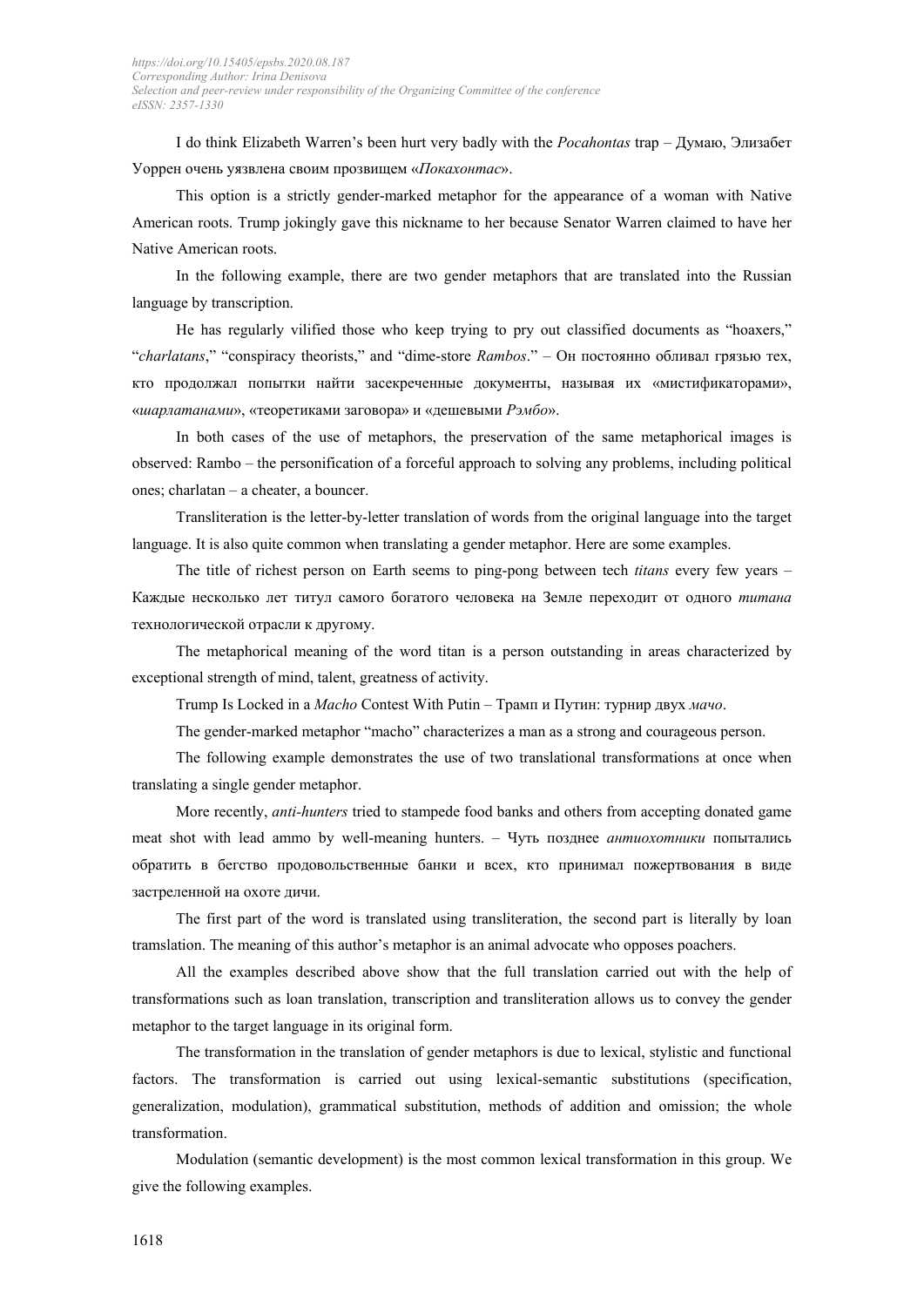The Huel-slurping *puritans*, the Silicon Valley transhumanists and the hairless *gym bunnies* have something in common: an obsession with pushing the limits of their bodies – У пьющих «чопливо» *пуритан*, трансгуманистов Кремниевой долины и безволосых *кроликов-культуристов* есть одно общее качество: одержимость выходом за пределы собственного тела.

Puritans are people who hold strict moral or religious beliefs. In this case, loan translation is used. However, the English dictionary does not directly translate the expression gymbunny. Explanatory English Dictionary provides an explanation as "a person who spends a lot of time in the gym". The explanatory dictionary of the Russian language gives a similar definition to the word "bodybuilder". In Russian linguistic culture, rabbits are sometimes called people when they playfully or cronyically appeal to interlocutors. Thus, the translator used the expression "bodybuilder rabbit" to attract readers' attention and preserve a metaphorical image.

I have no evidence to prove it, but I suspect that Mussolini, who was a noted *womaniser*, also spent a good deal of the money on his mistresses. – Хотя у меня нет тому доказательств, я думаю, что Муссолини, известный *казанова*, тратил немалую часть тех денег на любовниц.

The meaning of the word "womanizer"' is a libertine. In the Russian language, the word "Casanova" is often used in relation to a man whose metaphorical meaning is a lover of amorous and adventurous adventures. The metaphorical image is preserved during translation; translation transformation is semantic development.

Specification is rarely used in the translation of gender metaphors. This is due to the fact that with the use of this translation transformation, the metaphorical image created in the original language disappears in the target language. We give the following example.

May's Brexit deal is as a *dodo* – «Брексит *на грани вымирания*». In this example, the gender metaphor is not the phrase itself, but a photograph of Theresa May with the body of an extinct dodo bird. The metaphorical meaning of metaphor is an old-fashioned person, a conservative. In this case, the editors most likely decided to show that Teresa May herself would be as prime minister for a long time, and her deal on Brexit was a foregone conclusion.

Grammar substitutions are also rarely used in translating gender metaphors in media texts. Here are a few examples.

Poroshenko and others are sure to resort to *trolls*, bots and dirty tricks to improve their media image and attack opponents. – Порошенко и другие кандидаты, несомненно, будут прибегать к *троллингу*, использовать боты и грязные трюки для улучшения своего медийного имиджа, а также для атаки на оппонентов.

In this example, a grammatical substitution is used at the morphological level, in which a noun calling a person, i.e., a gender-unmarked metaphor in the original language, becomes a noun calling a process. In this case, the metaphorical image is preserved, since trolling is a process in which trolls participate, that is, people who place provocative posts.

His administration's Russia policy hasn't suddenly turned hostile over Syria: Let's admit it was *hawkish* from the start. – «Российская» линия администрации Трампа вовсе не стала враждебной в одночасье из-за Сирии. Давайте признаем, они с самого начала вели себя *как «ястребы»*.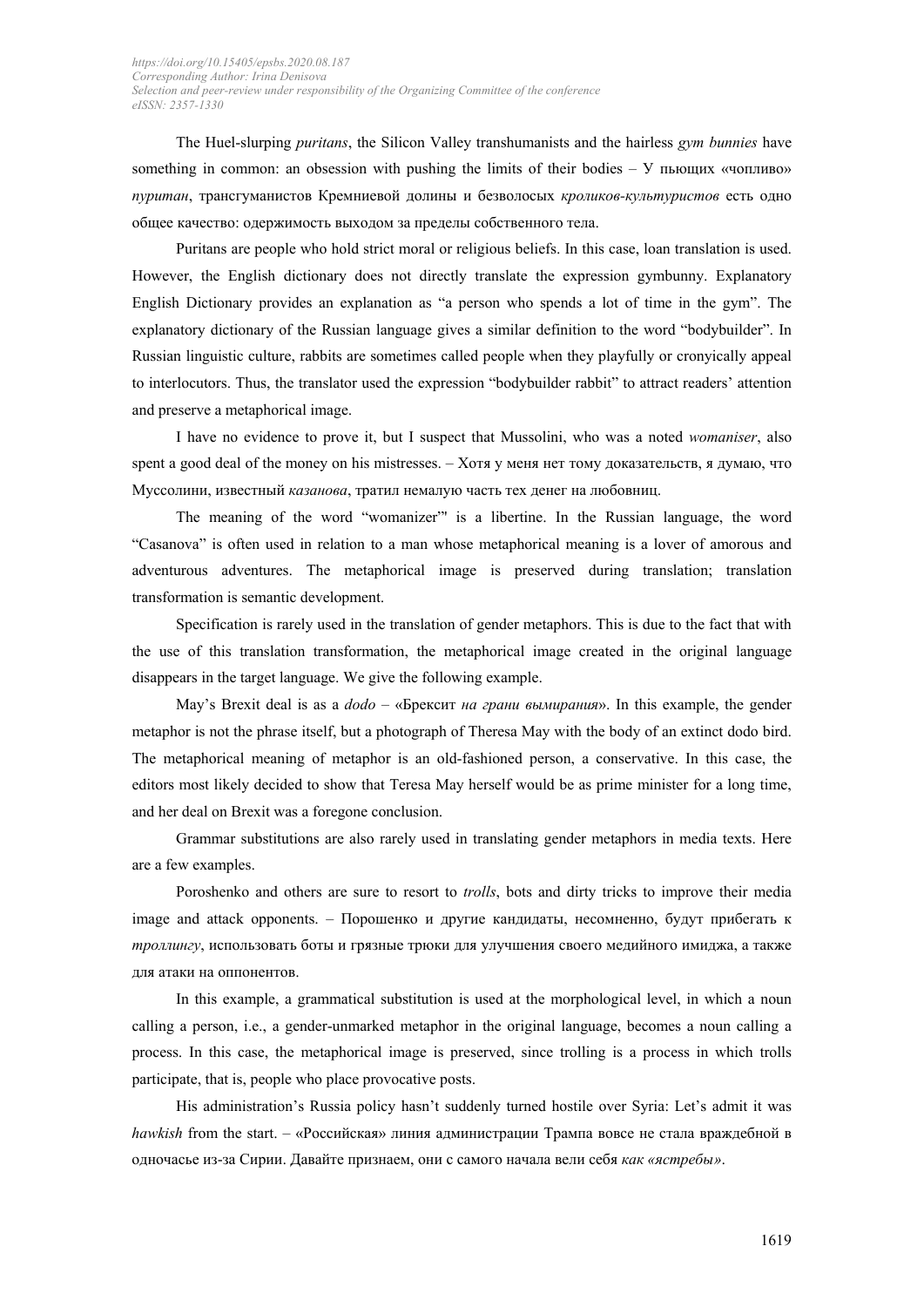With the help of a grammatical substitution, the adjective hawkish in the original language becomes a noun in the target language. At the same time, a simple metaphor in the original language becomes a gender-unmarked metaphor in the target language. The metaphorical image in the target language is conveyed as a comparison.

The whole transformation as a technical technique for translating gender metaphors is a kind of semantic development, while the transformation does not occur separately by elements, but integrally.

We give the following example.

The truth is that to those in the international banking elite, Soros is considered to be something of a "*black sheep*" and an "outsider" – Правда то, что в международной банковской элите Сорос, как полагают, является чем-то вроде "*белой вороны*" и "чужака".

The literal translation of the metaphorical expression black sheep is a scabby sheep. Black sheep are not as valuable as white, and in the distant dark times they were even considered a sign of the devil. There is a proverb there are black sheep in every flock (in any herd there are black sheep), from which, in turn, came the expression there's a black sheep in every family (in any family there is a black sheep). The metaphorical meaning of a "black sheep" is a person who is considered a shame in some group of people or in society as a whole. This example describes Soros, who is radically different from other employees in his views, not necessarily in a negative sense. Therefore, the translator applied a holistic transformation, in which the equivalent of black sheep was the metaphorical expression of a white crow – a person who stands out from others, unlike others. The metaphorical image created in the original language is replaced in another way in the target language.

Thus, transformation as a way of translating gender metaphors is applied in the following cases: 1) when there is no direct equivalent to the original metaphor; 2) when the grammar rules of the target language do not allow the direct translation of a metaphor; 3) when the translator needs to replace the metaphorical image of the original language with the standard image of the target language; 4) when the context requires a holistic transformation of the expression, which is more appropriate in meaning in the target language.

Demetaphorization is due to the inability to convey the metaphorical image of the original language into the target language. In this case, there is a need to remove the image of the original language in the target language.

We give the following examples of demetaphorization.

1) *Ultra-hawkish* writer and media talking head Ralph Peters asserted that Putin had a detailed plan for reclaiming the Russian empire – *Ультраконсервативный* писатель и телеведущий Ральф Питерс (Ralph Peters) заявил, что у Путина есть подробный план по восстановлению Российской империи.

The metaphor "ultra-hawkish" does not have a literal translation into Russian, since it is an authorial one. "Ultra" means excessive; extreme views; hawkish – supporting the use of military force. Therefore, this metaphor characterizes a person who is extremely belligerent. In Russian, it is difficult to pick up a metaphor that would preserve a metaphorical image in the target language, so demetaphorization was applied. An ultra-conservative characterizes a person who defends the immutability of something (political system, way of life), opposing some innovations.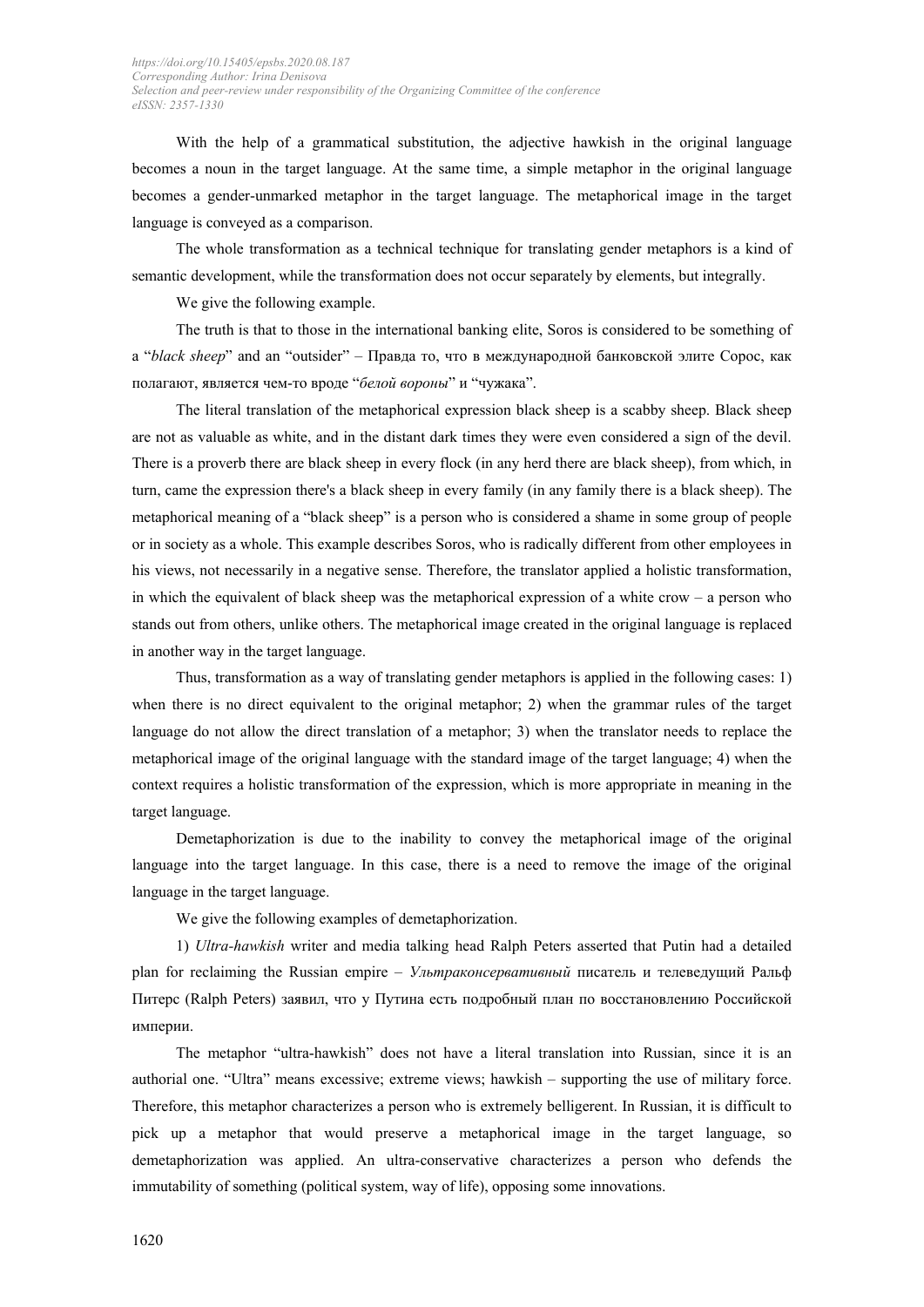2) Adam Levine is a *fox*, forever and always. – Адам Левин как всегда *сладострастен*.

In English, the metaphorical name of "fox' actualizes the following characteristics of a person: 1) a cunning, flattering and sneaky person; 2) honey (used exclusively in colloquial speech).

The article is about Adam Levine, an American singer and actor who made a tattoo for himself, symbolizing eternal love for his wife. It's difficult to pick up a metaphor in the target language that would preserve a metaphorical image, so demetaphorization was applied.

# **7. Conclusion**

We have analyzed 98 examples of the use of gender metaphors in political texts of the media of the original language and the peculiarities of their translation into Russian. The analysis allowed us to draw the following conclusions:

1) Gender-unmarked metaphors, i.e. metaphors that do not emphasize gender differences predominate in media texts in quantitative terms compared to gender-marked metaphors (55 metaphors (56%) calling a person in general; 28 metaphors (28%) calling a man; 8 metaphors (9%), calling a woman; 7 (7%) loosely gender metaphors). This fact indicates that in the English language the gender aspect is not fundamental in the metaphorical nomination of a person, an extragender characteristic dominates. At the same time, the prevailing category, actualizing the metaphorical images of both a person in general and a man and a woman separately, is the category "character, behavior, lifestyle".

2) Having studied 98 examples, we found out that the prevailing translation transformation in the translation of gender metaphors is loan translation (55%). This is due to the fact that, firstly, the emotional and evaluative information of most gender metaphors of the original language is similar to the gender metaphors of the target language, and secondly, when using the author's gender metaphor, it is important for the translator to preserve the metaphorical image.

3) The most common way of translating gender metaphors is a full translation (76% of the total number of metaphors analyzed), which allows you to transfer the metaphorical image created by the original language into the target language in its original form.

The analysis shows that a full translation ensures the absolute equivalence of the metaphor of the target language to the metaphor of the original language. Absolute equivalence is characterized by the fact that the metaphorical image, the way of describing the situation, the functional-stylistic fixation and the emotionally expressive coloring of the gender metaphors of the original language remain in the target language. At the same time, the gender metaphors of the target language have the same effect on the Russian-speaking readers as the author of the original language expected, since they cause the same associations between representatives of two languages, which allow them to be used as correspondences to each other.

Transformation (18% of the total number of metaphors) as a method of translation is used if there is no direct equivalent to the metaphor of the original language in the target language, if necessary, obey the grammatical rules of the target language that do not allow direct translation, as well as if the metaphorical image of the original language is replaced by a standard image of the target language, more clear to the reader. The transformation leads to a decrease in the level of equivalence due to the fact that the way the image of the gender metaphor is changed, however, this method conveys not only the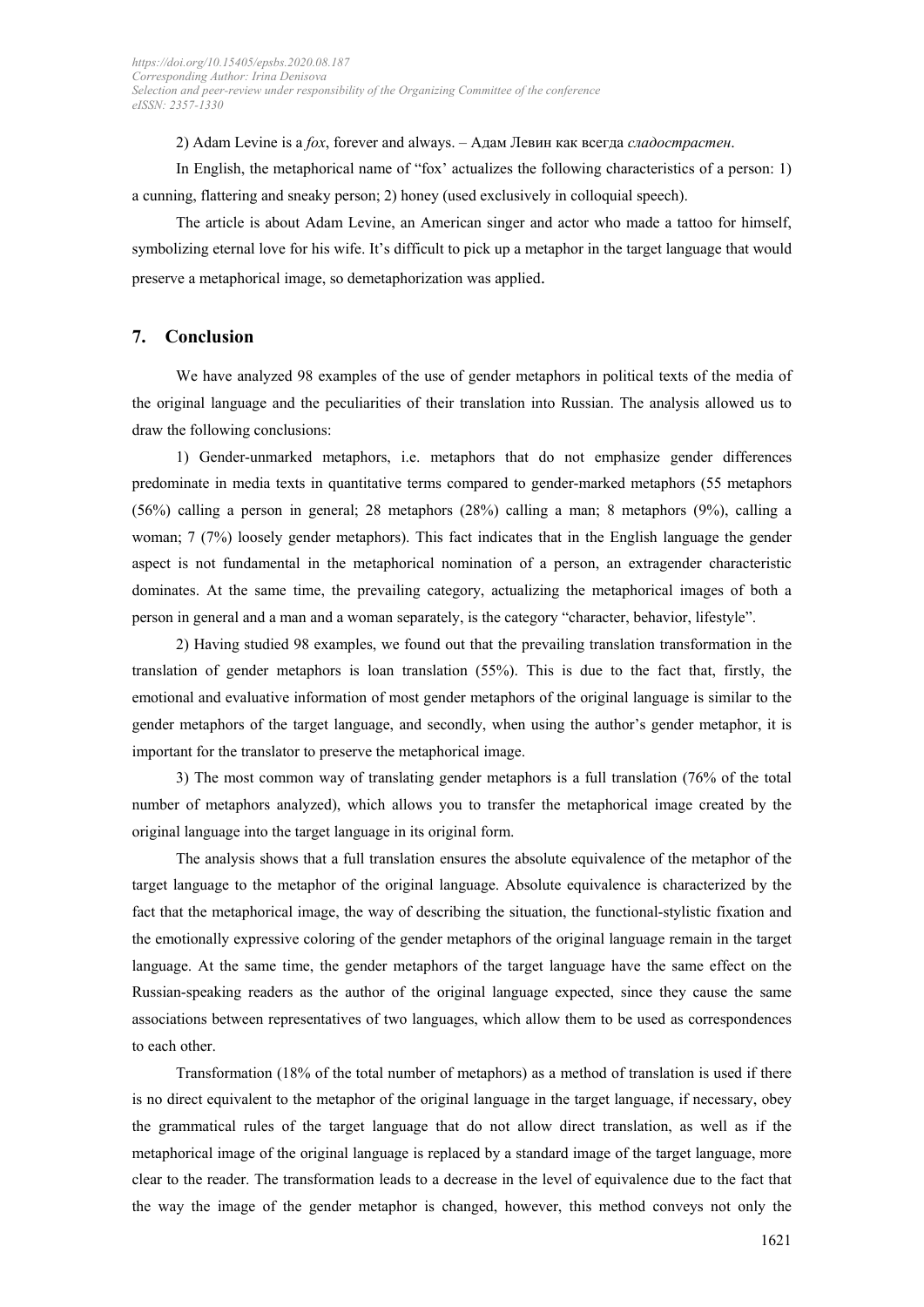figurative meaning of the original, but also the author's intention to use the metaphorical form, although the metaphorical image of the original language may in some cases not correspond to the metaphorical image, used in target language. With this method, gender metaphors in the target language have the same emotional impact on the readers of the target language as the metaphor in the original language.

Demetaphorization (6% of the total number of metaphors) as a way of translating gender metaphors in political discourse is used if it is impossible to convey the metaphorical image created in the original language in its original form; if there is no equivalent in the target language that corresponds to the metaphor of the original language, as a result of which a metaphorical image of the original language is given a non-metaphorical description. This method is characterized by the lowest degree of equivalence, since there is a change in the conceptual model in the target language, due to either the absence of the original model or other connotative component. Although this method leads to a loss of the beauty of the utterance and metaphor, in some cases, demetaphorization is the only way to cause an adequate perception of the described image by the Russian-speaking recipient.

Thus, the analysis shows that the translator seeks to maximize the preservation of the aesthetic impact on the reader that was incorporated into the original language. A full translation is possible if the semantic and structural characteristics of the gender metaphor are preserved, which leads to a correspondence between the original and target languages. If there is a shortage of vocabulary equivalence or a difference in semantic meanings, in order to maintain the emotional fullness of the metaphor, the translator has to resort to transformation or demetaphorization.

### **References**

- Ahmed, U. (2018). Metaphor in the Construction of Gender in Media Discourse: Analysis of Metaphors Used to Describe Women in Nigerian newspapers. *International Journal of Gender and Women's Studies*, *6*. https://doi.org/10.15640/ijgws.v6n1a8
- Arnold, I. V. (2016). *Semantika. Stilistika. Intertekstual'nost'* [*Semantics. Stylistics. Intersexuality*]. Izdatel'skaya gruppa URSS.
- Arustamyan, R., Makurina, M. A., & Pirozhkova, I. S. (2016). Proyavlenie gendernyh osobennostej v politicheskom diskurse [The reproduction of gender peculiarities in political discourse]. *Politicheskaya lingvistika*, *6*(60), 242-247.
- Barchunova, T. V. (2002). Egoistichnyj gender, ili vosproizvodstvo gendernoj asimmetrii v gendernyh issledovaniyah [Egoistic gender or reproduction of gender asymmetry in gender studies]. *Obshchestvennye nauki i sovremennost'*, *5,* 180-191.
- Berkner, S. S., & Voshina, O. E. (2003). Problema sohraneniya individual'nogo stilya avtora i stilya proizvedeniya v hudozhestvennom perevode (na primere proizvedenij S. Moema) [The problem of reproduction of the individual style of the author and the style of the literary work in literary translation (at the example of S.Moem's novels)]. *Vestnik VGU. Lingvistika i mezhkul'turnaya kommunikaciya*, 1.
- Bratic, V., & Stamatović, V. M. (2017). Commodification of women through conceptual metaphors: The metaphor woman as a car in the western Balkans. *Gender and Language*, *11,* 51-76. https://doi.org/10.1558/genl.22009
- Broeck van den, R. (2009). The limits of translatability exemplified by metaphor translation. Retrieved from http://www.jstor.org/stable/1772487
- Egorova, O. A., & Kalashnikova, V. V. (2016). Kognitivno-pragmaticheskie parametry konceptual'noj metafory v britanskom politicheskom diskurse [Cognitive and pragmatic characteristics of conceptual metaphor in British political discourse]. *Filologicheskie nauki v MGIMO, 8,* 39-53.